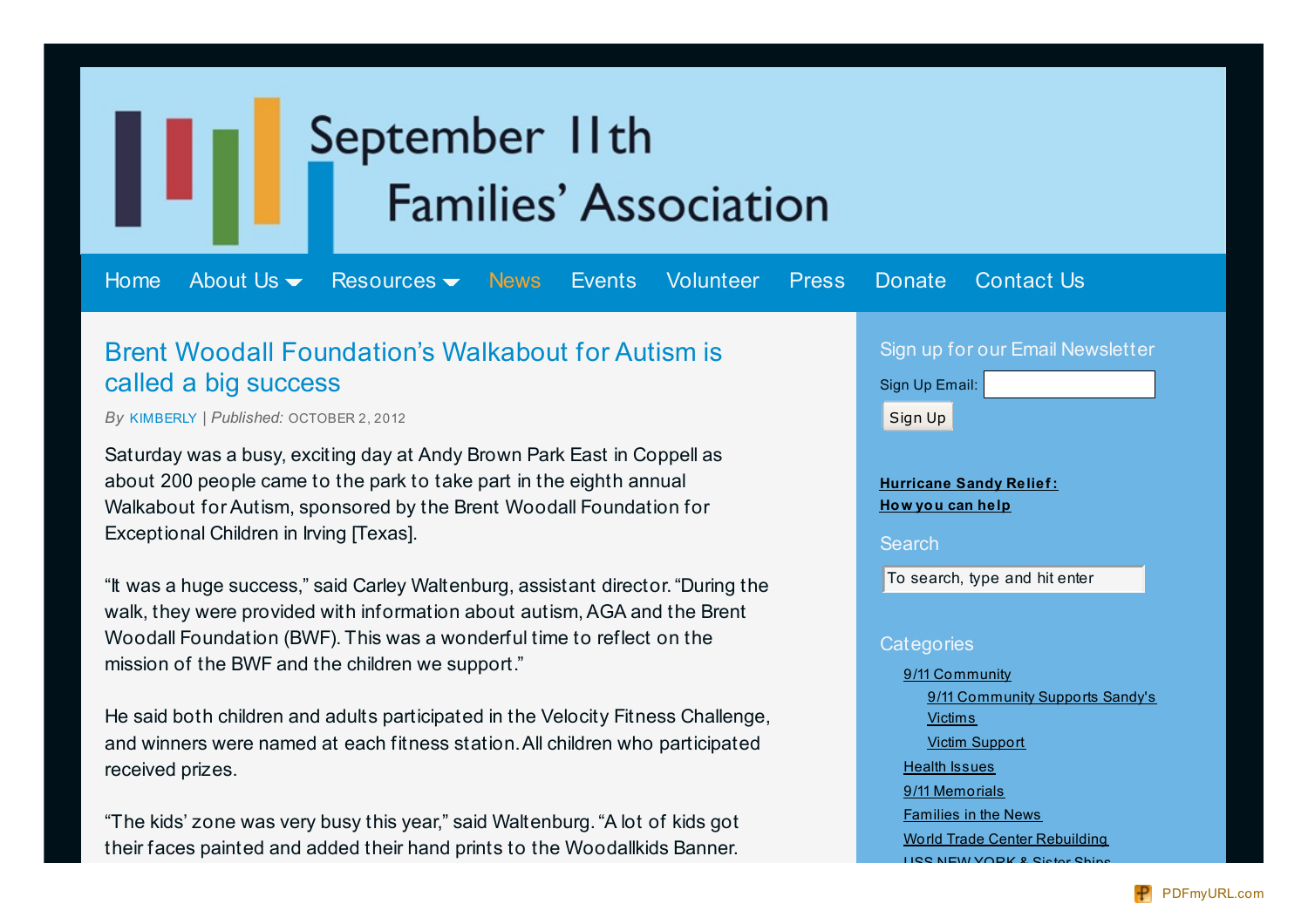This year, we added the Project Green Arts and Crafts to our Kids Zone. This station allowed the kids to transform their empty juice boxes and chip bags into robots and bracelets."

Entry fee for the event was \$25 for adults and \$10 for children.Also, many who attended made donations above the entry fee.

"Overall, it was a huge success," said Waltenburg."We were able to raise money and educate the community about autism and our mission. One hundred percent of the monies raised goes to support the programs provided by the Brent Woodall Foundation for Exceptional Children."

He added, "We would like to thank all the people who came out to support us, sponsored our kids and donated to our event."

People of all ages and abilities participated in the fundraiser event.

Personal trainers from Velocity guided adult and child participants through various physical challenges at different stations along the Walkabout trail and prizes were offered.

The event also featured a kid zone, with a bounce house, bike rodeo, face painting and other activities.Assistant therapists were on hand to assist children.

The event was made possible through the contributions of several businesses and individuals in the area.Almost all materials used at the event, from raffle prizes to the bounce house to the ice for drinks were donated for the Walkabout.

<u> אוווס ושופוט א ממטי וואשון סטט</u> From the [Newsletter](http://www.911families.org/category/newsletter-2/) 9/11 [Tribute](http://www.911families.org/category/tribute/) Center **[Education](http://www.911families.org/category/tribute/education/)** Family [Foundation](http://www.911families.org/category/family_foundation_events/) Events **[Scholarships](http://www.911families.org/category/scholarships/) [General](http://www.911families.org/category/general/)** 

#### From the Latest Newsletter



[Download](http://www.911families.org/wp-content/uploads/2012_09.pdf) it here Read the [article](http://www.911families.org/anniversary-ceremonies/) here

#### Upcoming Events

December 3, 2012 7:00 pm – December 3, 2012 9:00 pm [Beethoven](http://www.911families.org/event/beethoven-rides-again-free-string-quartets-with-manhattan-youth/) Rides Again! Free string quartets with Manhattan Youth

By Dan Eakin